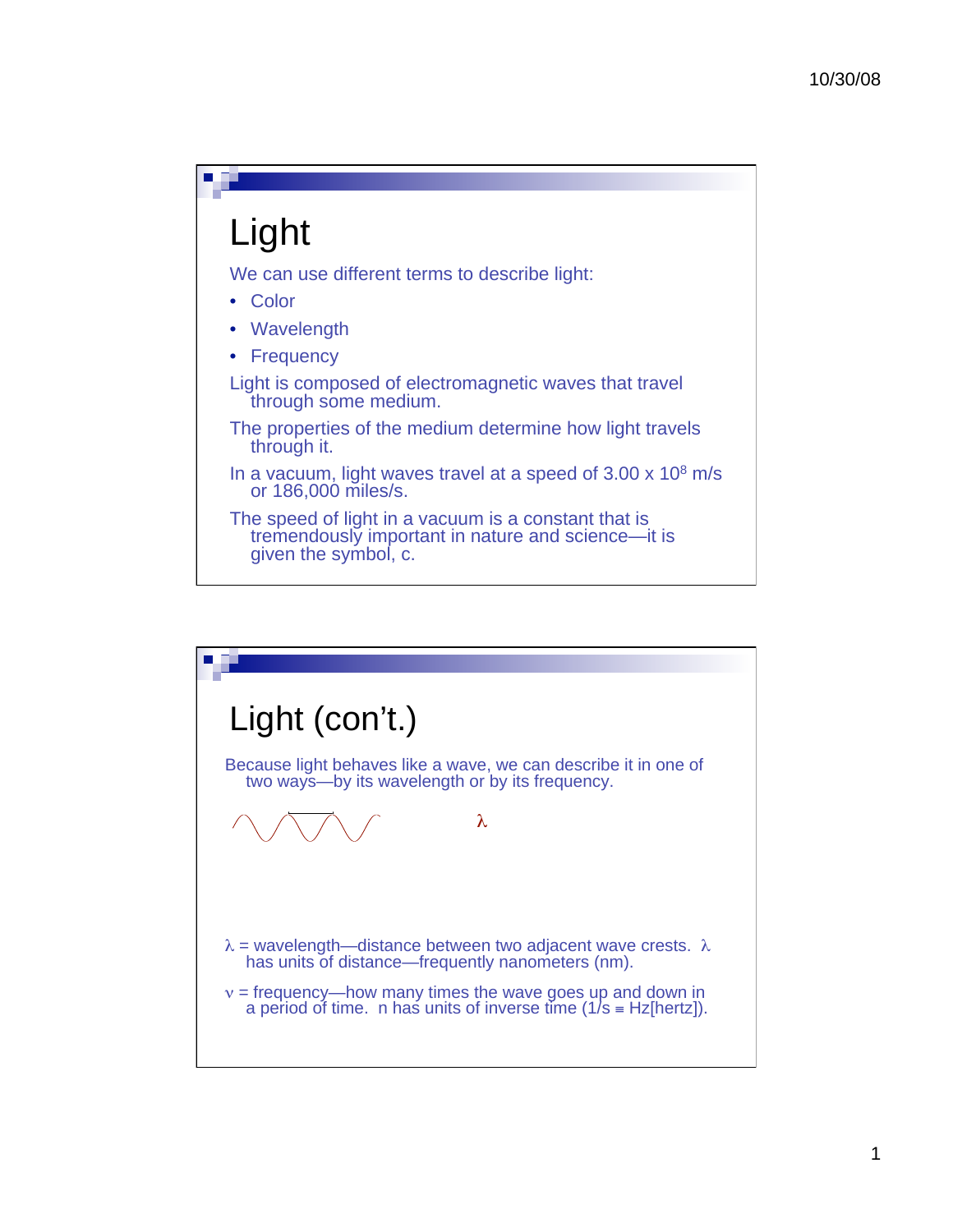

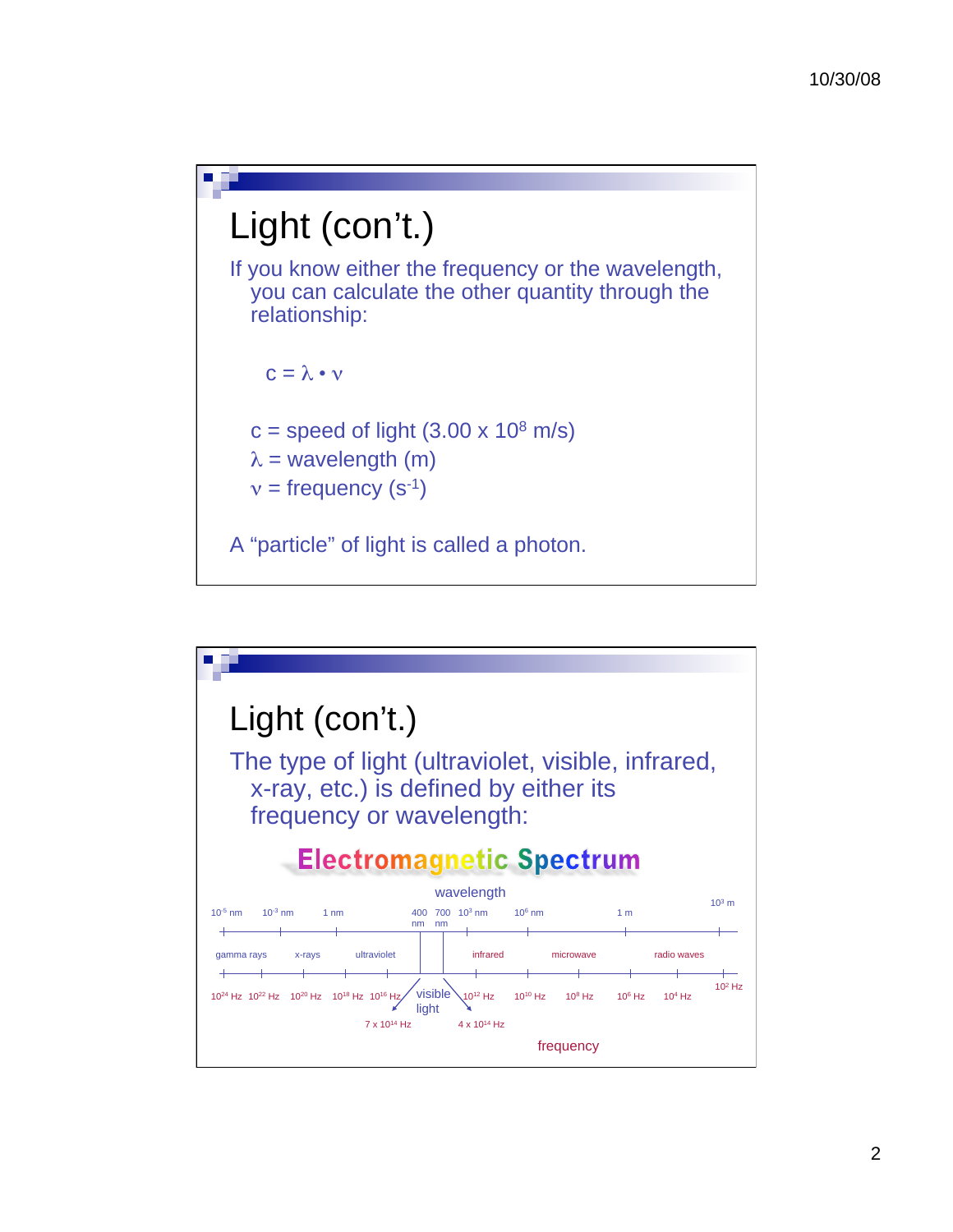## Light (con't.)

The energy of light can be determined either from its wavelength or frequency:

$$
E = \frac{hc}{\lambda} \qquad \text{or} \qquad E = h v
$$

Planck's constant:  $h = 6.626 \times 10^{-34}$  J s

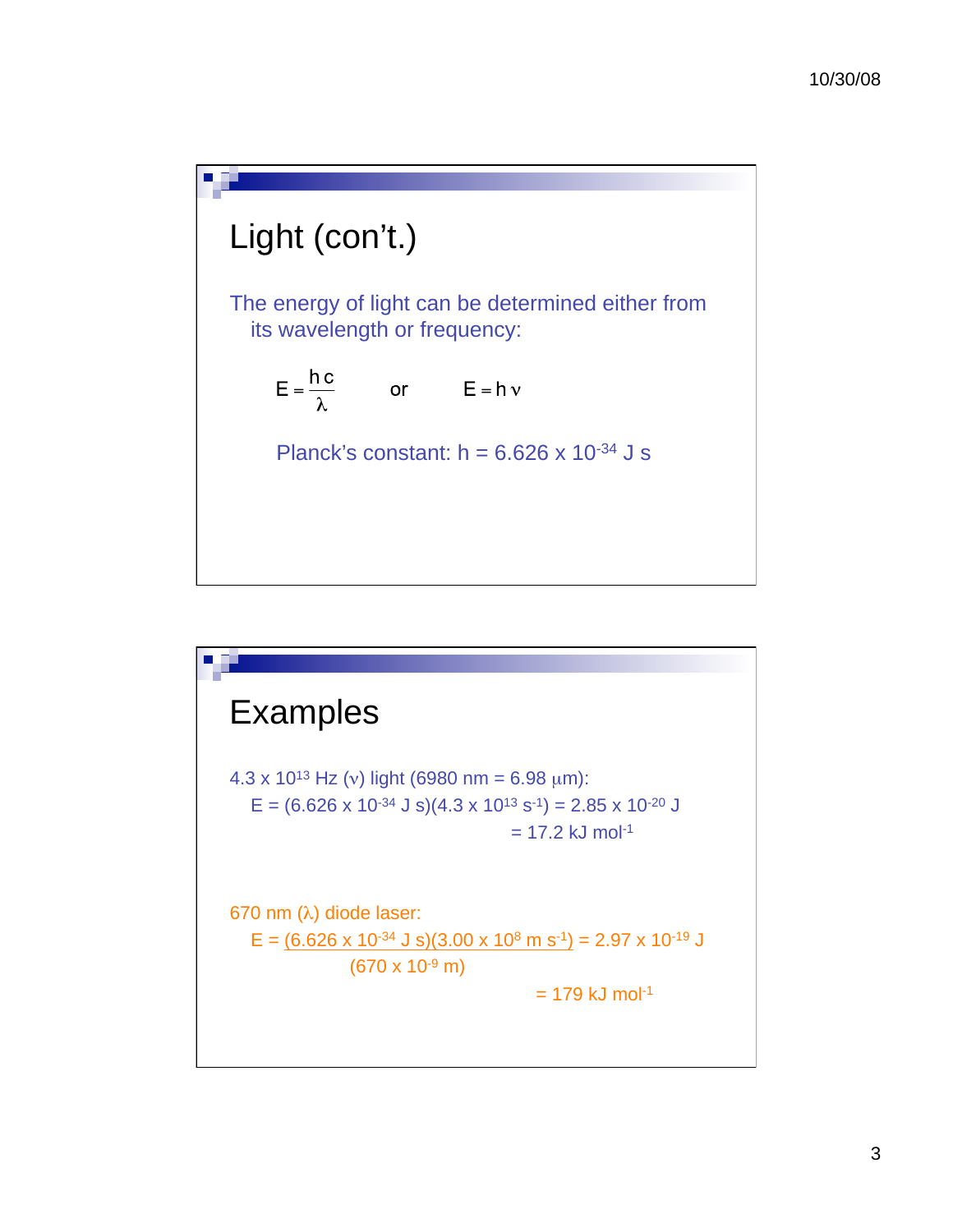

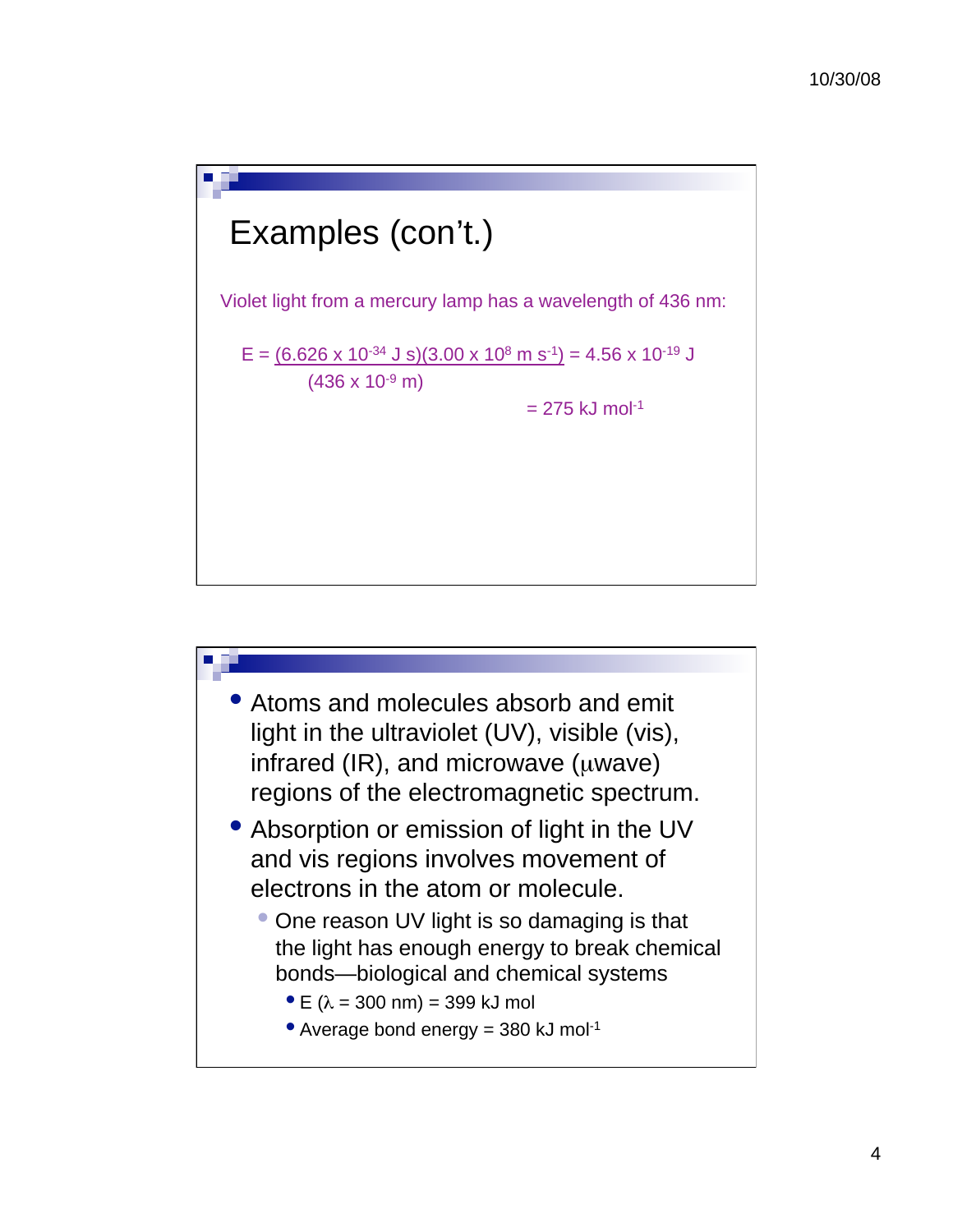

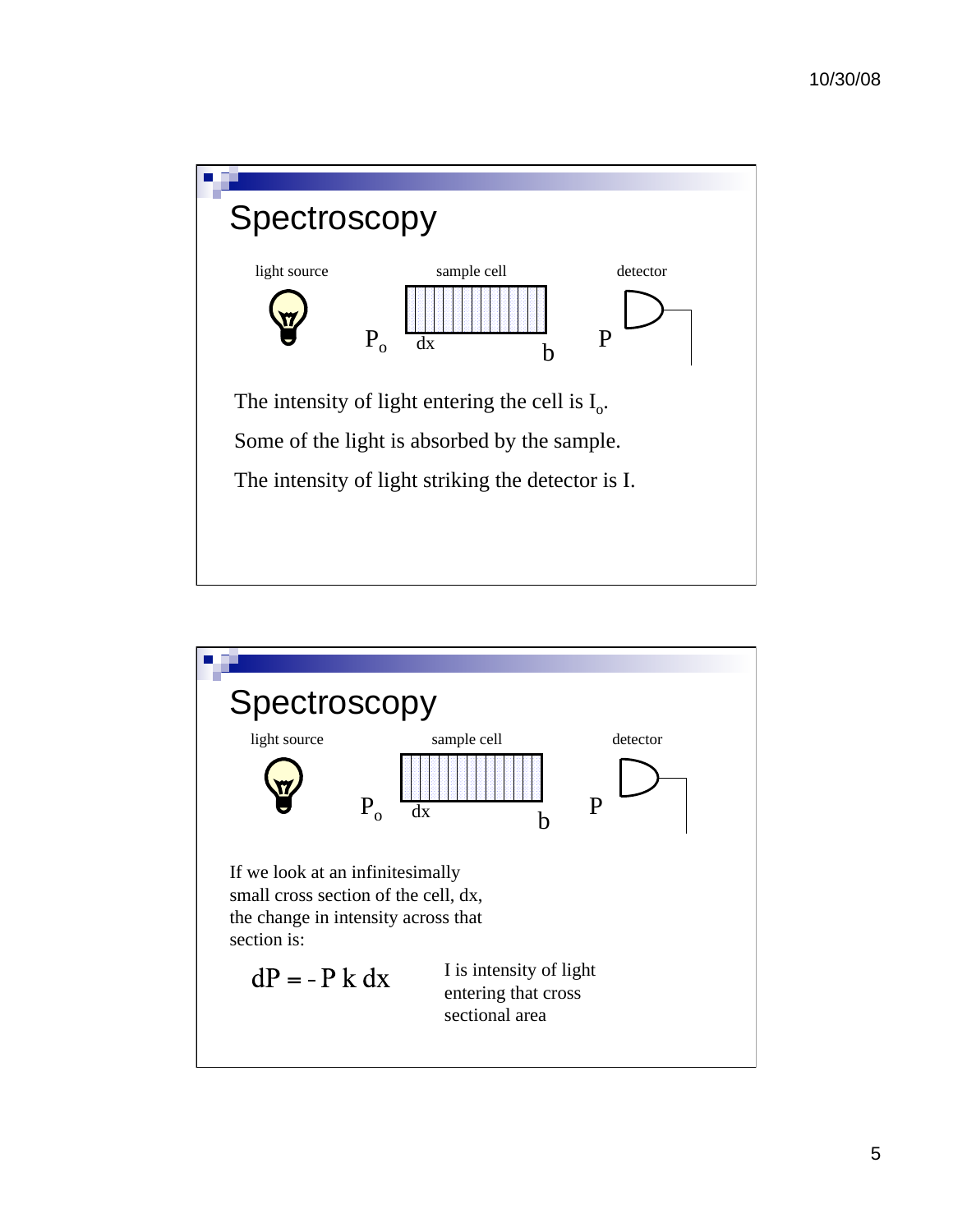

![](_page_5_Figure_2.jpeg)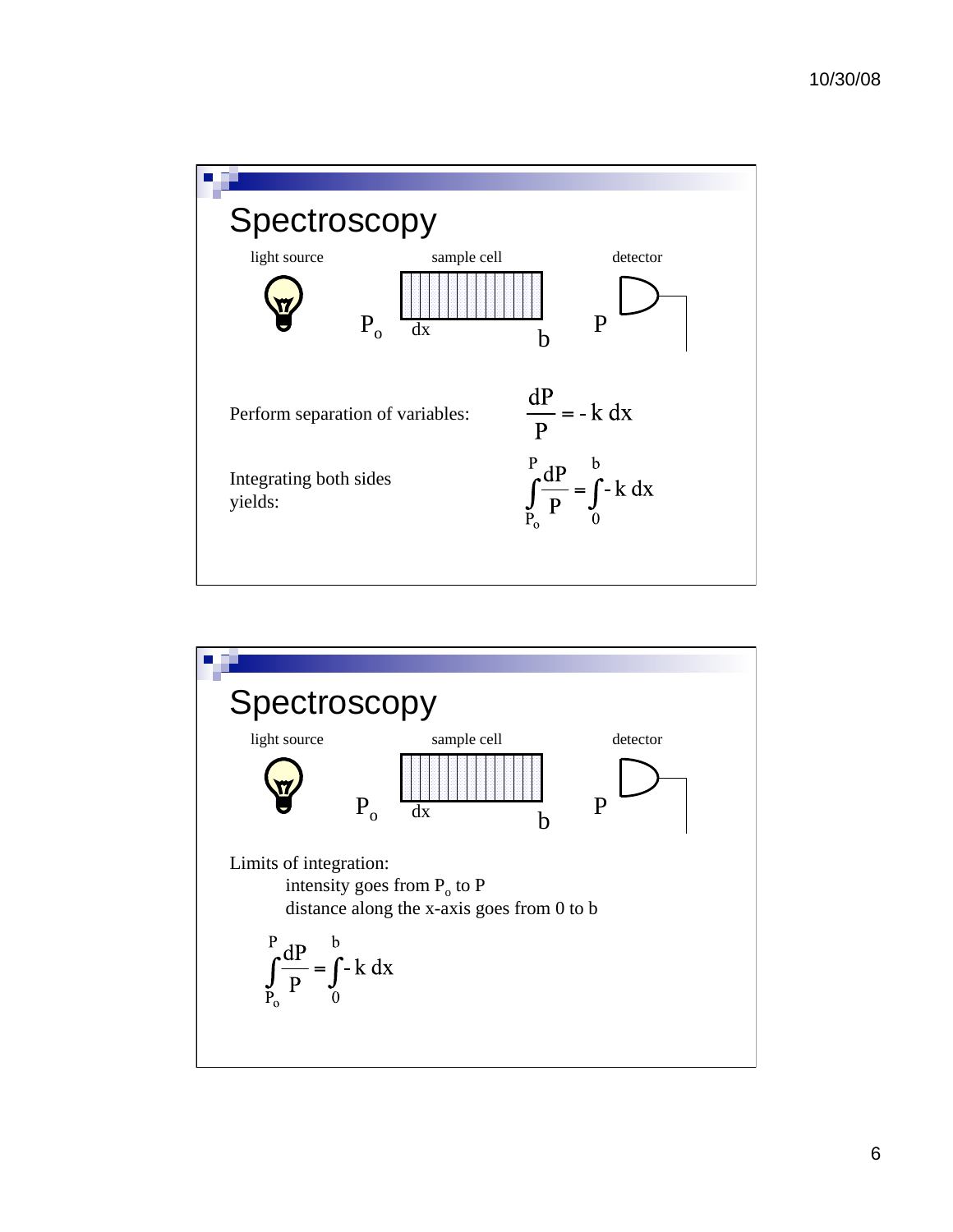![](_page_6_Figure_1.jpeg)

![](_page_6_Figure_2.jpeg)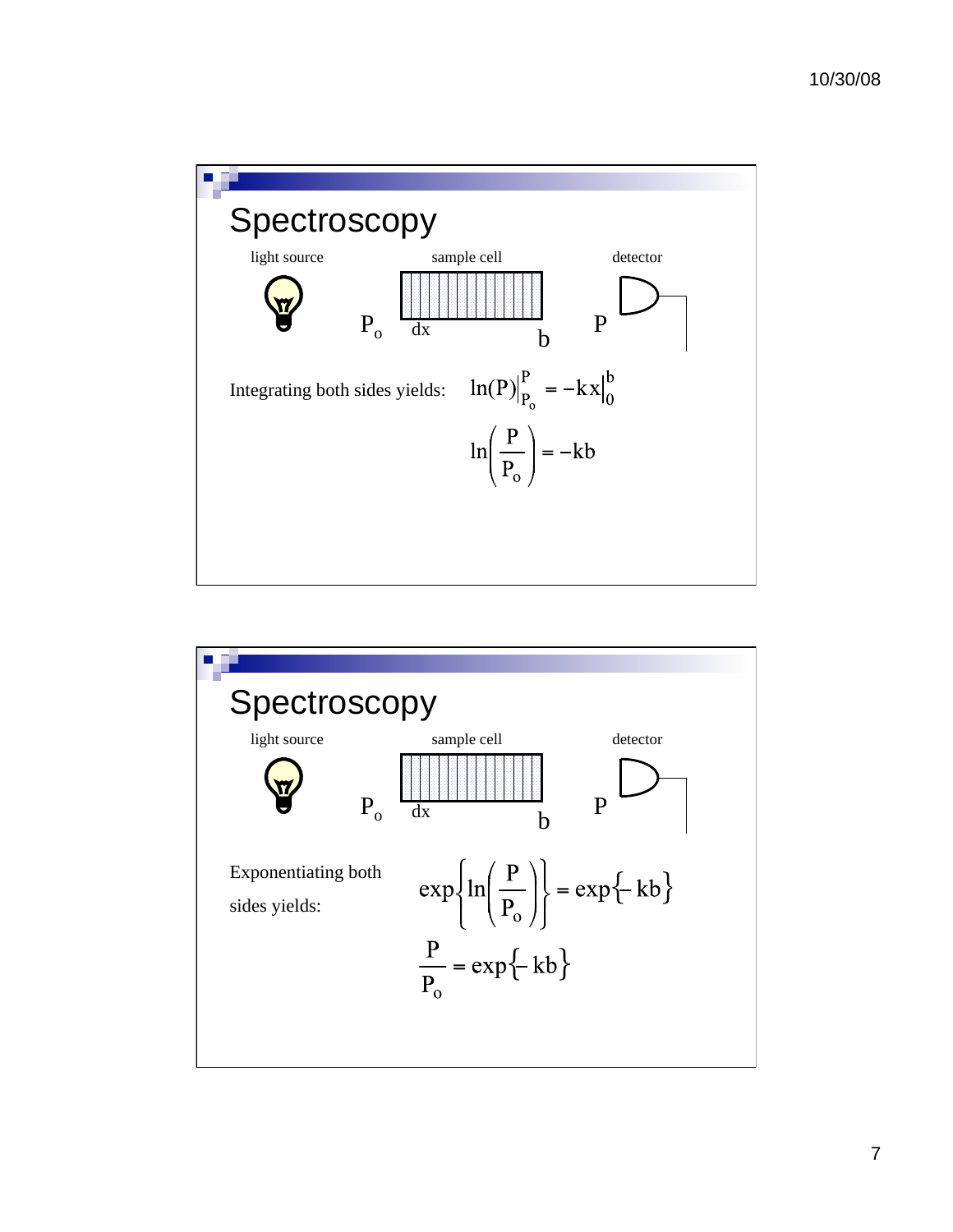![](_page_7_Figure_1.jpeg)

![](_page_7_Figure_2.jpeg)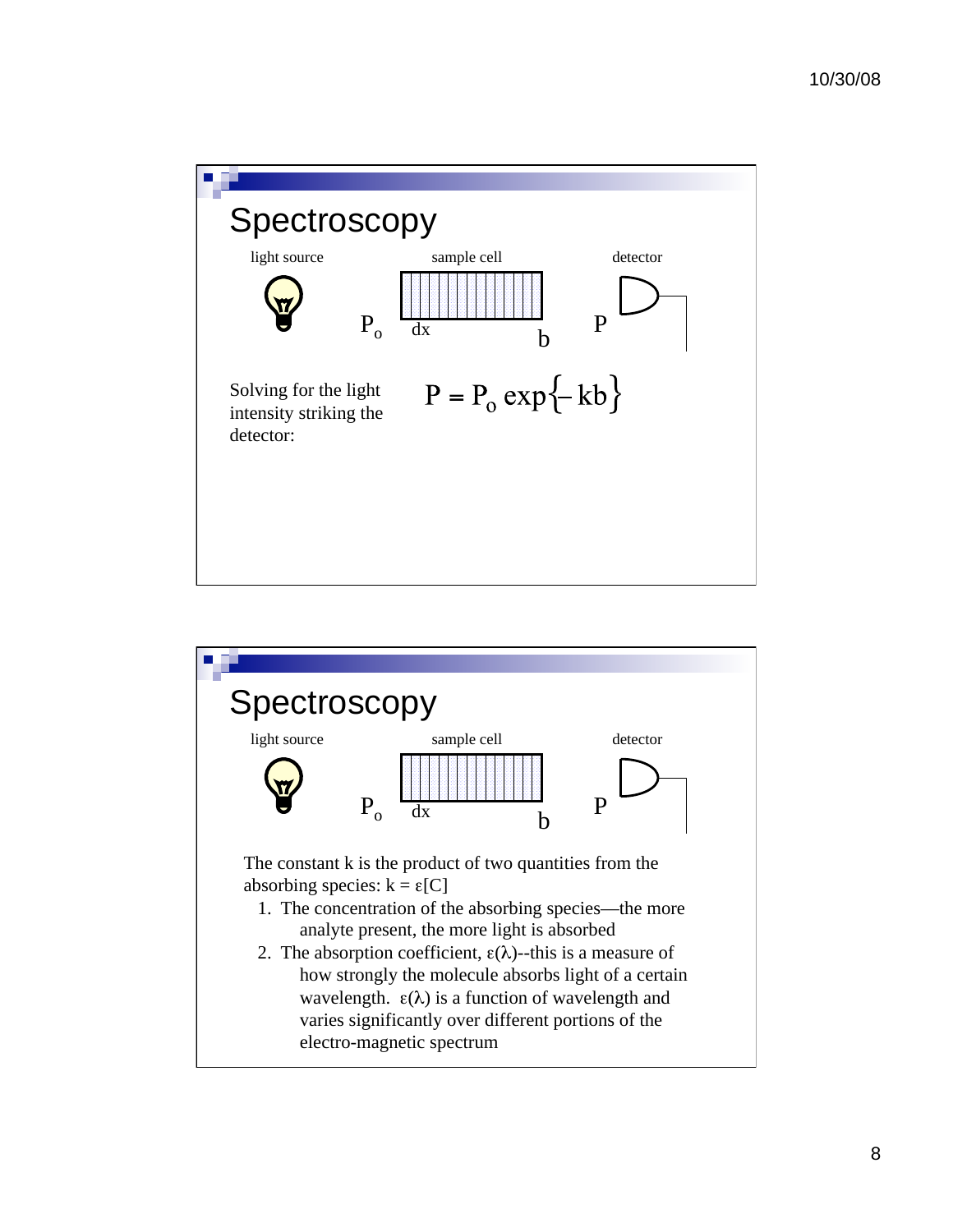![](_page_8_Figure_1.jpeg)

# Beer's Law:  $A = \varepsilon$ [C]b If we know the pathlength of the absorption cell and the absorption coefficient, then we can determine the concentration of the analyte: Let  $b = 1.00$  cm and  $\epsilon = 2178$  cm<sup>-1</sup> M<sup>-1</sup> If  $A = 0.482$ , find [C]  $[C] = \frac{A}{\epsilon b} = \frac{0.482}{(2178 \text{ cm}^{-1}\text{M}^{-1})(1.00 \text{ cm})}$  $= 2.21_3 \times 10^{-4}$  M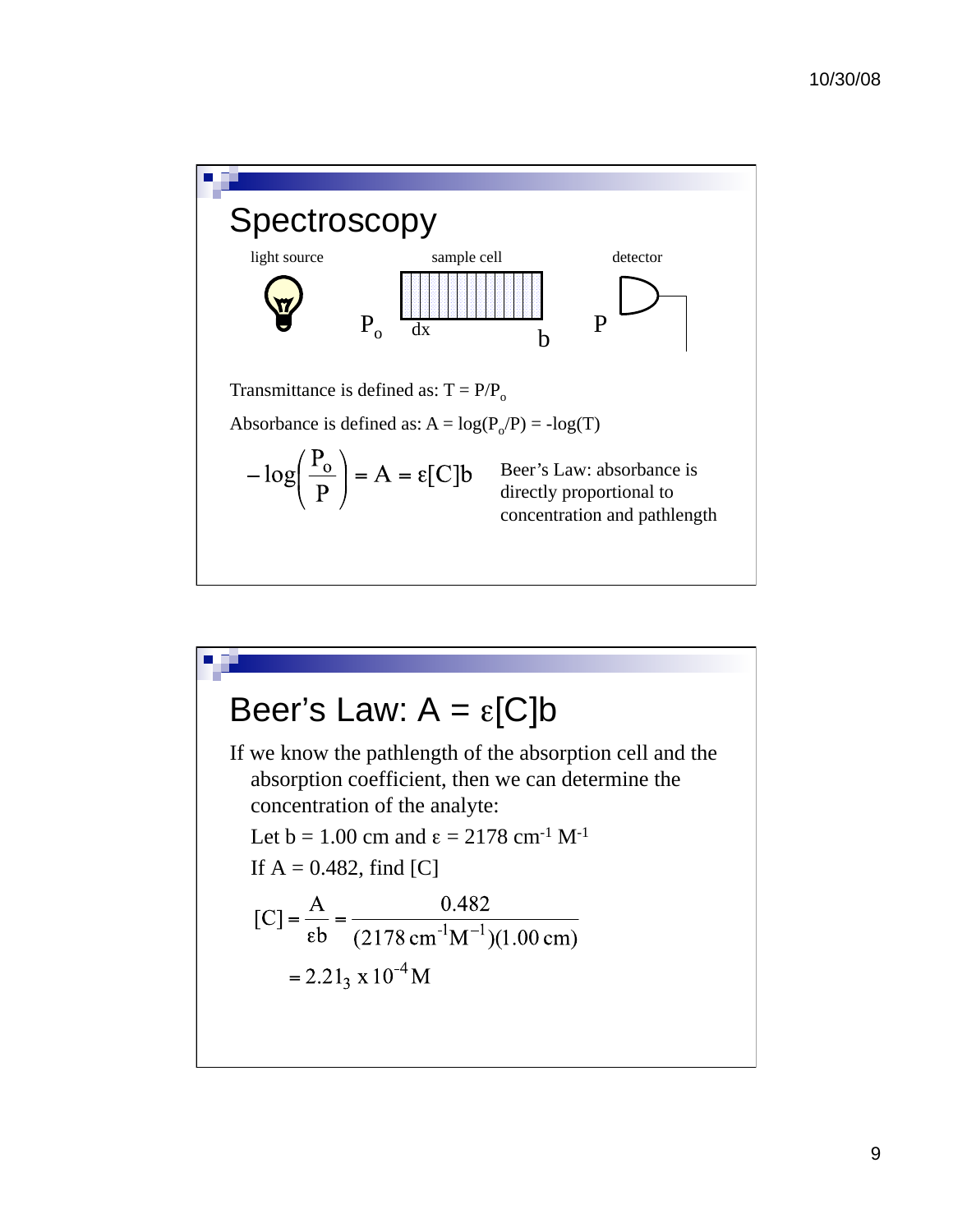### Beer's Law:  $A = \varepsilon$ [C]b

We can also use Beer's Law to analyze mixtures to determine the concentrations of the individual components

The total absorbance is the sum of the absorbances from each species:

$$
A_{\text{tot}} = A_1 + A_2 + A_3 + \dots
$$
  
=  $\epsilon_1 [C_1] + \epsilon_3 [C_3] + \epsilon_3 [C_3] + \dots$ 

The requirement is that we must measure the total absorbance at as many different wavelengths as the number of unknowns in the sample

### Beer's Law:  $A = \varepsilon$ [C]b

Example:  $\epsilon_1$ (400 nm) = 335.9 cm<sup>-1</sup> M<sup>-1</sup>  $\epsilon_2$ (400 nm) = 2107 cm<sup>-1</sup>  $M^{-1}$  $\varepsilon_1$ (550 nm) = 879.2 cm<sup>-1</sup> M<sup>-1</sup>  $\varepsilon_2$ (550 nm) = 126.4 cm<sup>-1</sup>  $M^{-1}$ Total absorbances:  $A_{400 \text{ nm}} = 0.6775$  $A_{550 \text{ nm}} = 0.1083$  $b = 1.000$  cm Find  $[C_1]$  and  $[C_2]$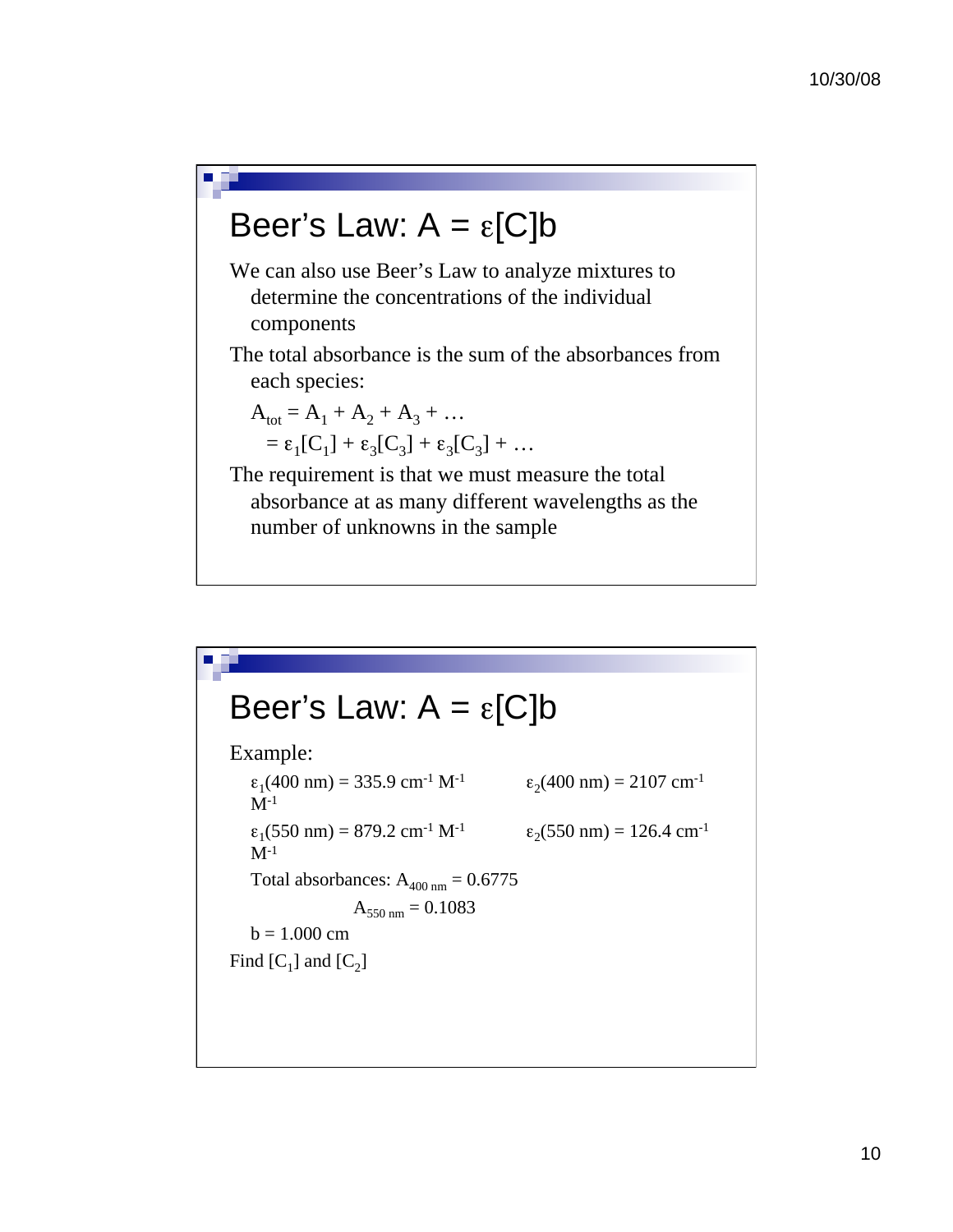## Beer's Law:  $A = \varepsilon$ [C]b

Example:

 $A_{400} = (335.9)(1.000)[C_1] + (2107)(1.000)[C_2] = 0.6775$  $A_{550} = (879.2)(1.000)[C_1] + (126.4)(1.000)[C_2] = 0.1083$ Rearranging the first equation and then solving for  $[C_2]$ :

$$
[C_1] = \frac{1}{335.9} [0.6775 - (2107)[C_2]]
$$
  
\n
$$
\frac{879.2}{335.9} [0.6775 - (2107)[C_2]] + (126.4)[C_2] = 0.1083
$$
  
\n5388.6[C<sub>2</sub>] = 1.6650  
\n[C<sub>2</sub>] = 3.090 x 10<sup>-4</sup> M [C<sub>1</sub>] = 7.870 x 10<sup>-5</sup> M

![](_page_10_Figure_5.jpeg)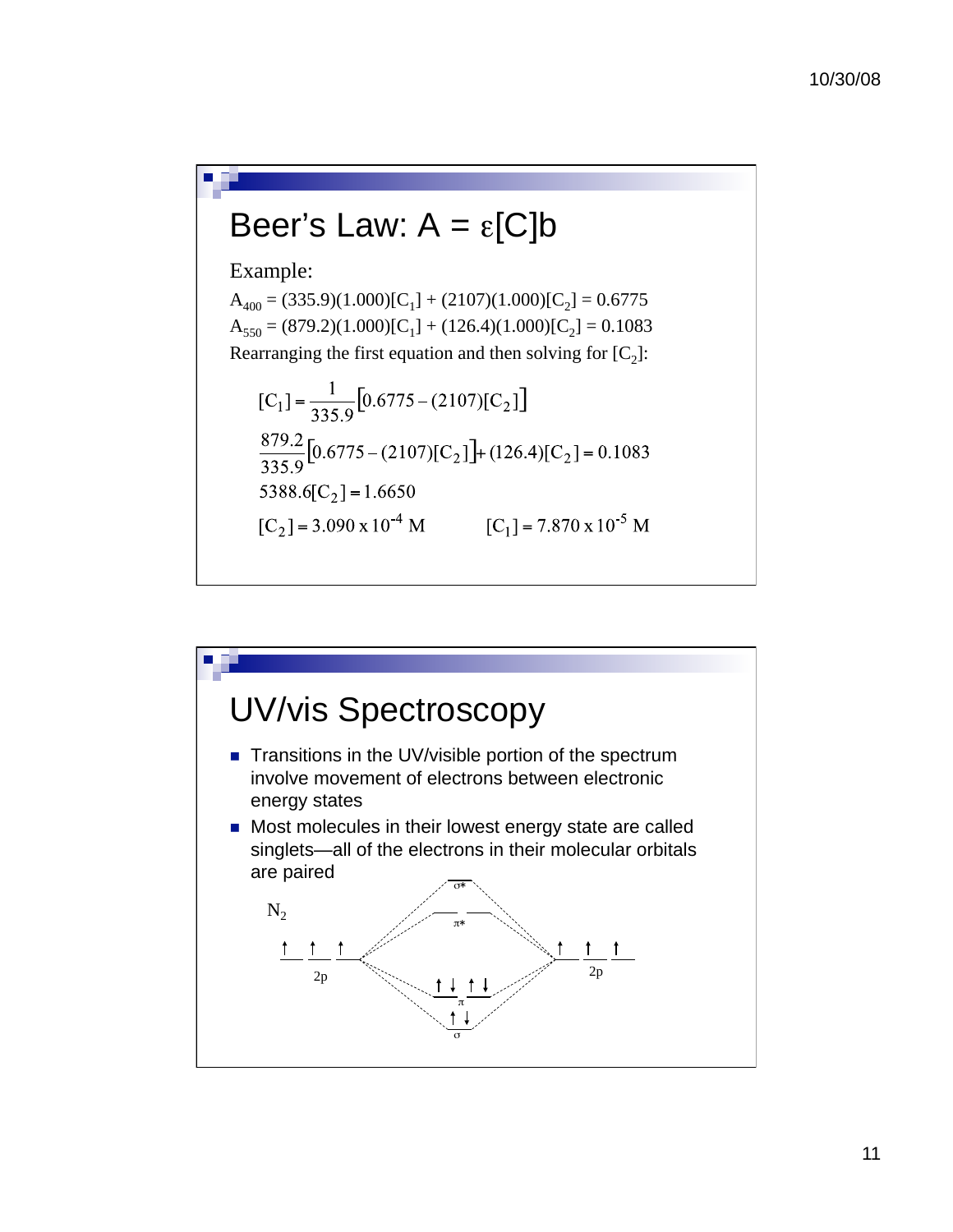![](_page_11_Figure_1.jpeg)

![](_page_11_Figure_2.jpeg)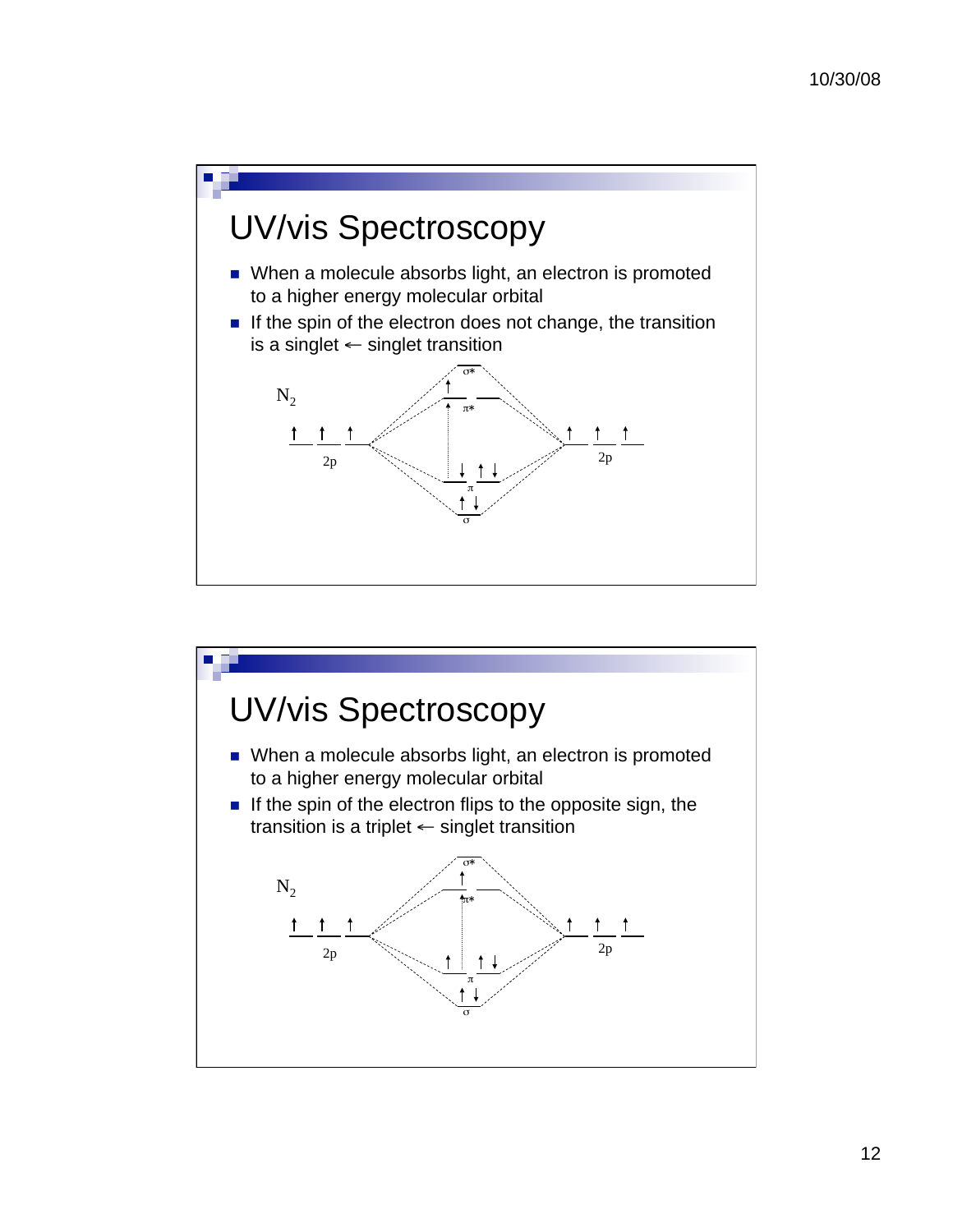![](_page_12_Figure_1.jpeg)

![](_page_12_Figure_2.jpeg)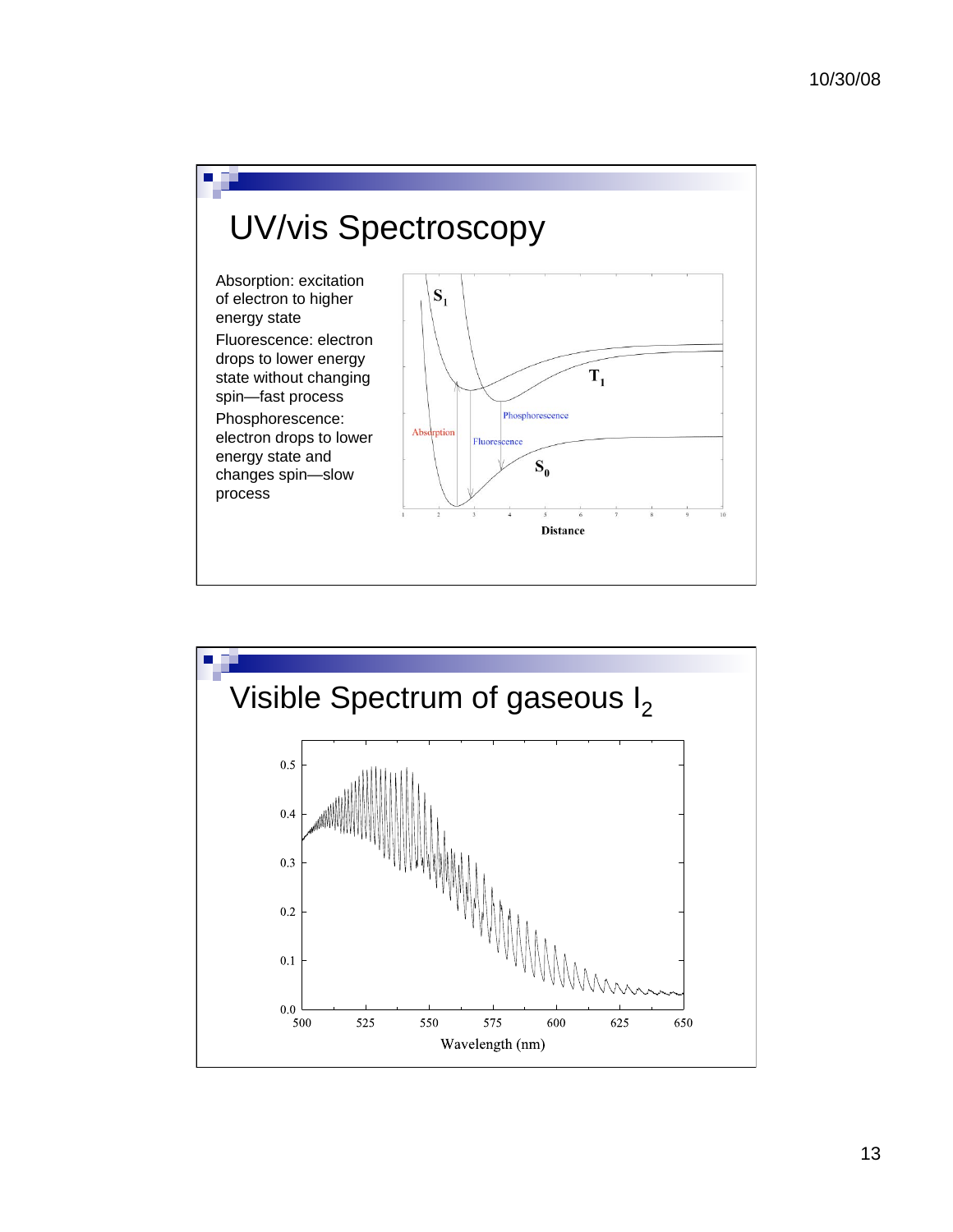![](_page_13_Figure_1.jpeg)

![](_page_13_Figure_2.jpeg)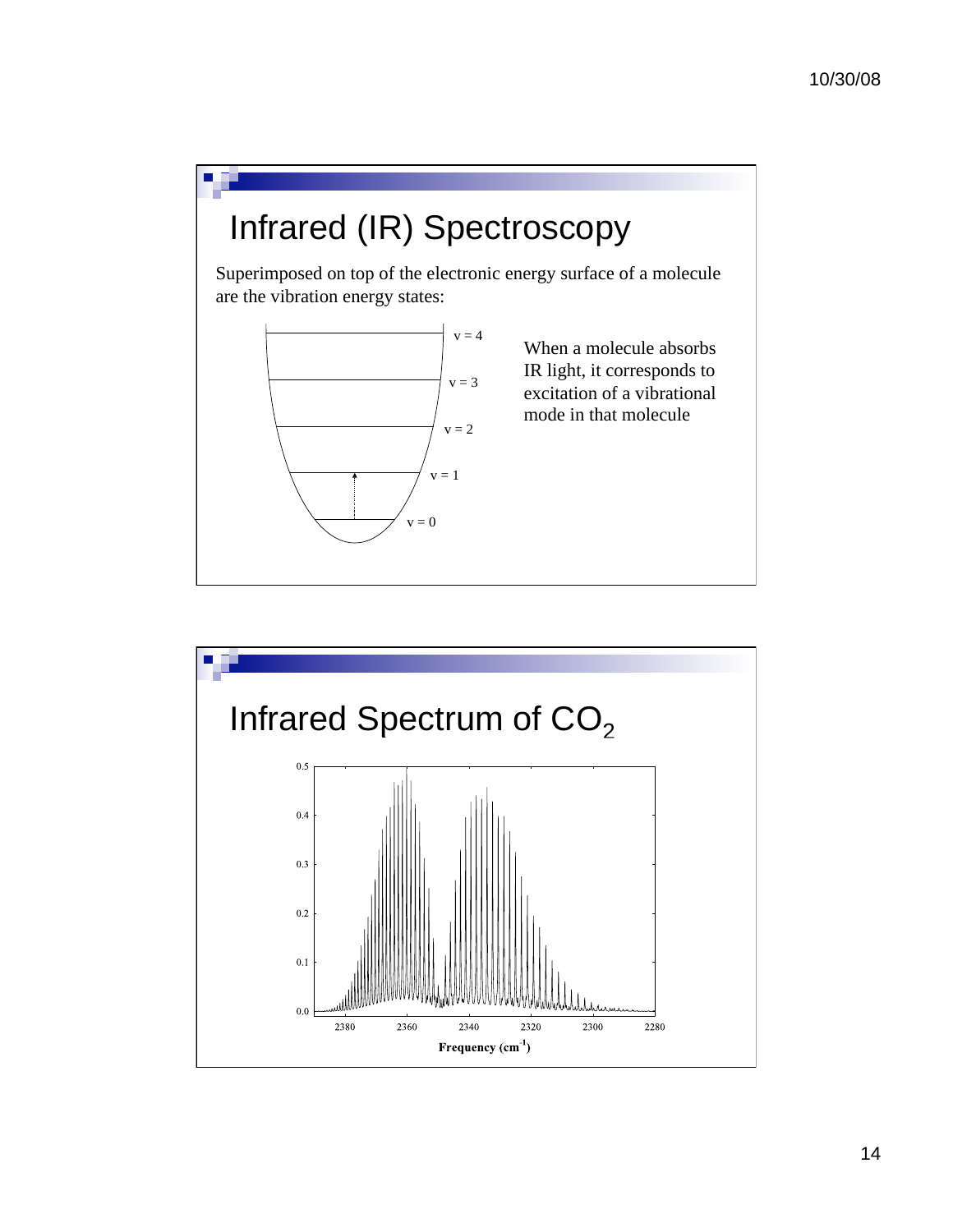![](_page_14_Figure_1.jpeg)

Absorption spectrometers have the following necessary components:

- **Light source**
- Sample compartment
- Wavelength selection
- Detector

Ē.

**Data analysis computer** 

![](_page_14_Figure_8.jpeg)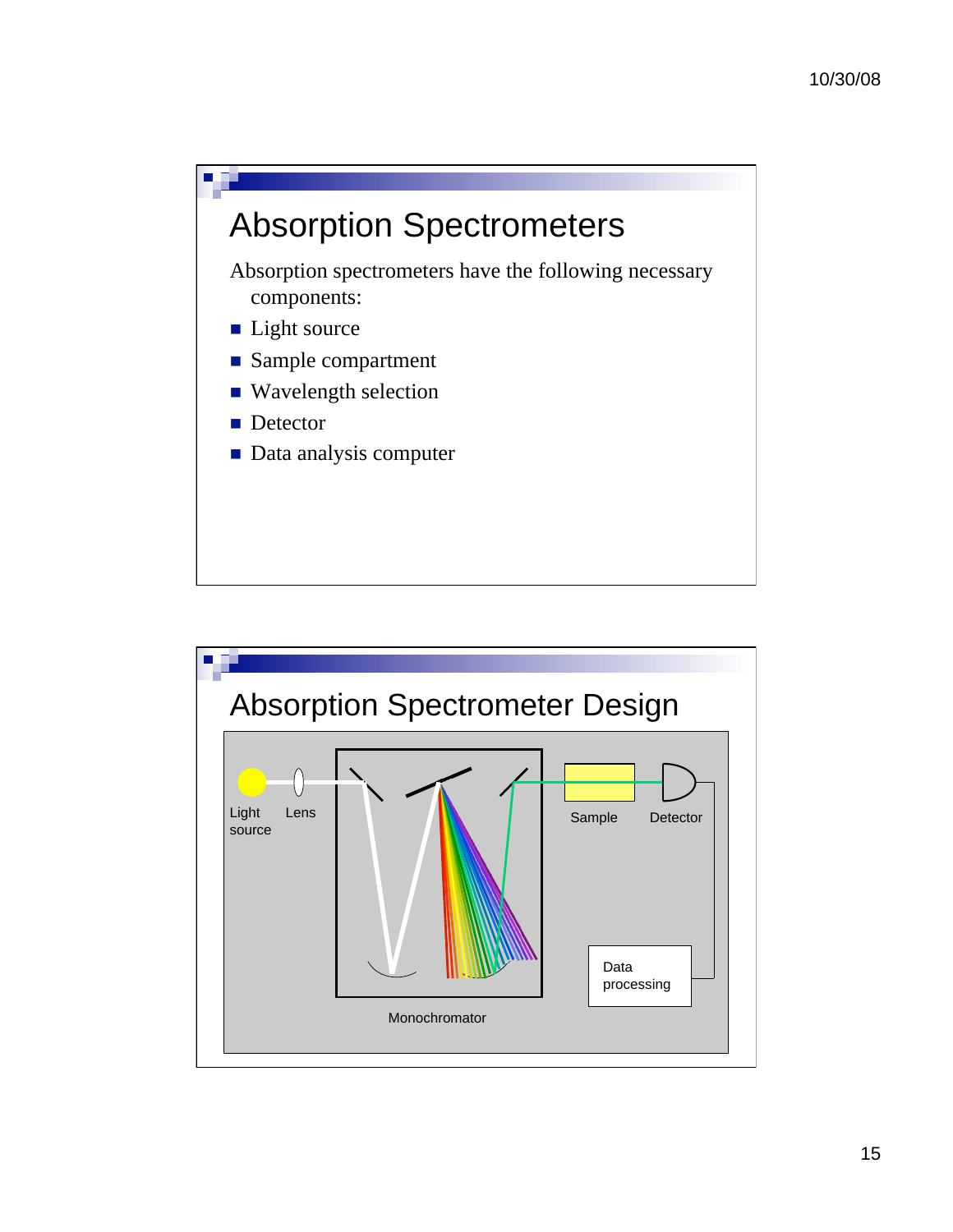## Light Sources

Light sources provide the light that traverses the sample and is detected to produce a signal:

Characteristics of light sources

Bandwidth: the useful wavelength range covered by the lamp

Intensity: the amount of light output

Noise: measure of the random fluctuations in light intensity

## Light Sources

UV/visible light sources

- Deuterium lamps—high voltage discharge dissociates D<sub>2</sub> gas: bandwidth  $= 200 - 350$  nm
- Tungsten lamps—current passes through a tungsten filament causing it to heat up and glow: bandwidth  $=$ 320 – 2500 nm (UV – near-IR)
- Vapor discharge lamps—high voltage discharge through vapor produces discreet line spectra: Hg (nm): 253.6, 365.0, 435.8 Ar (nm): 427.7, 434.8, 461.0, 472.6, 476.5, 480.6, 488.0 Ne (nm): 377.7, 585.2, 618.2, 792.7, 794.3, 808.2, …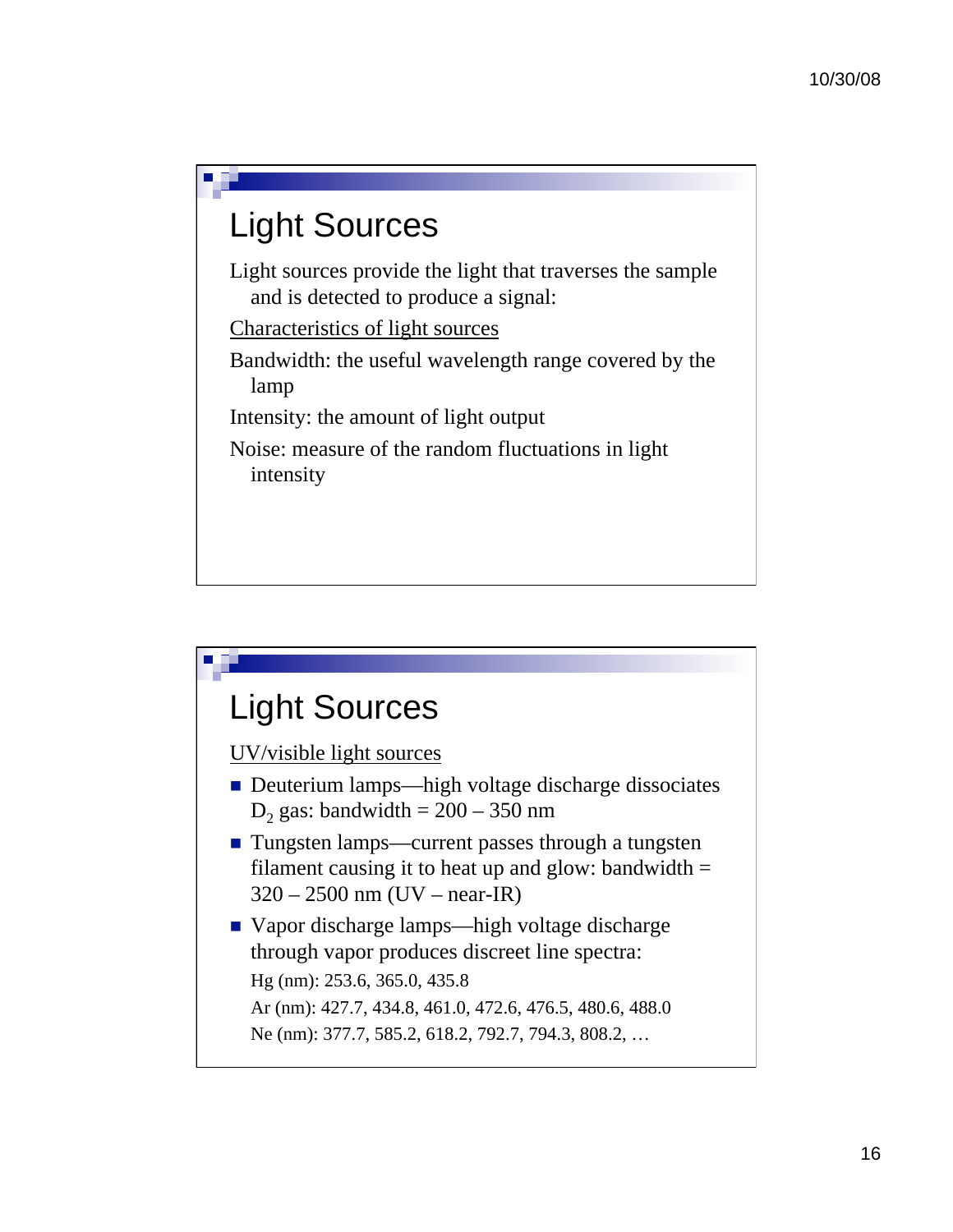### Light Sources

Infrared light sources

Globars—a current is passed through a silicon carbide substrate producing broadband light from the near-IR through the far-IR

#### Other light sources

- **Lasers**—lasers emit light at a single wavelength with possibly very high intensity
	- □ Different lasers operate all throughout the UV, visible, and IR regions of the spectrum

![](_page_16_Figure_7.jpeg)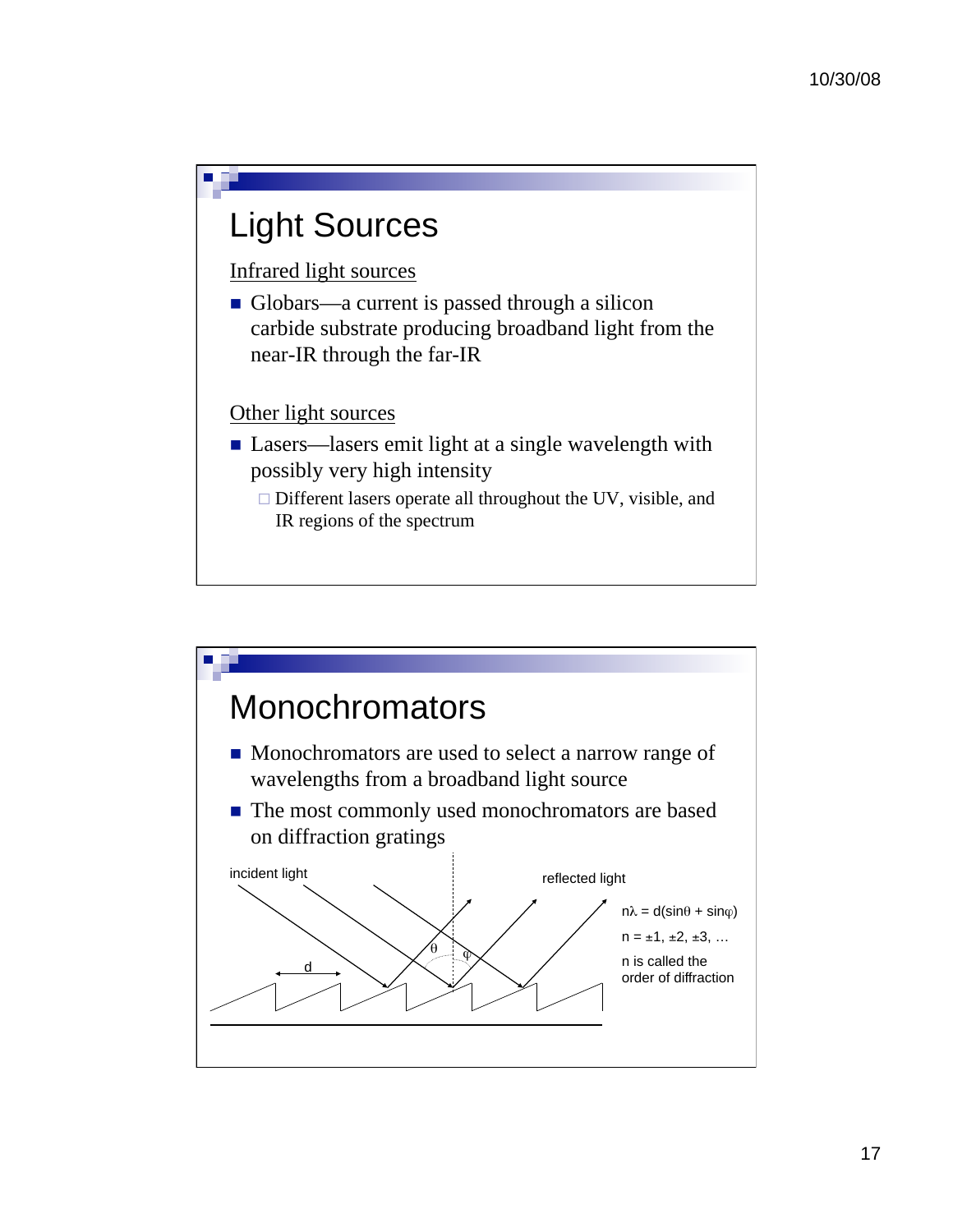![](_page_17_Figure_1.jpeg)

![](_page_17_Figure_2.jpeg)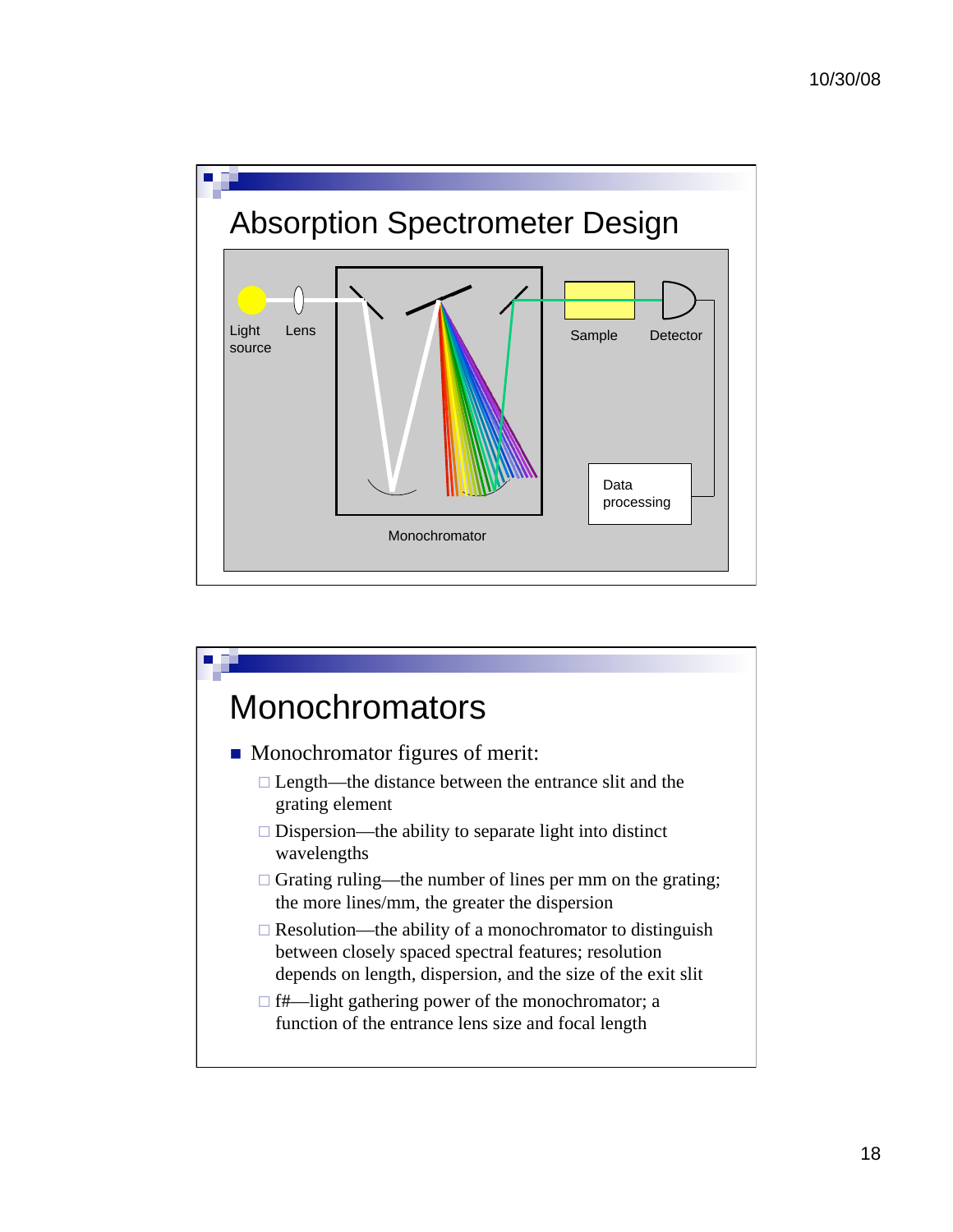## **Detectors**

П

There a number of different types of detectors depending on the wavelength of light to be detected and the desired bandwidth to be covered by the instrument

The two primary detectors used for UV/vis instruments are:

- Photomultiplier tubes
- **Photodiodes**

![](_page_18_Figure_6.jpeg)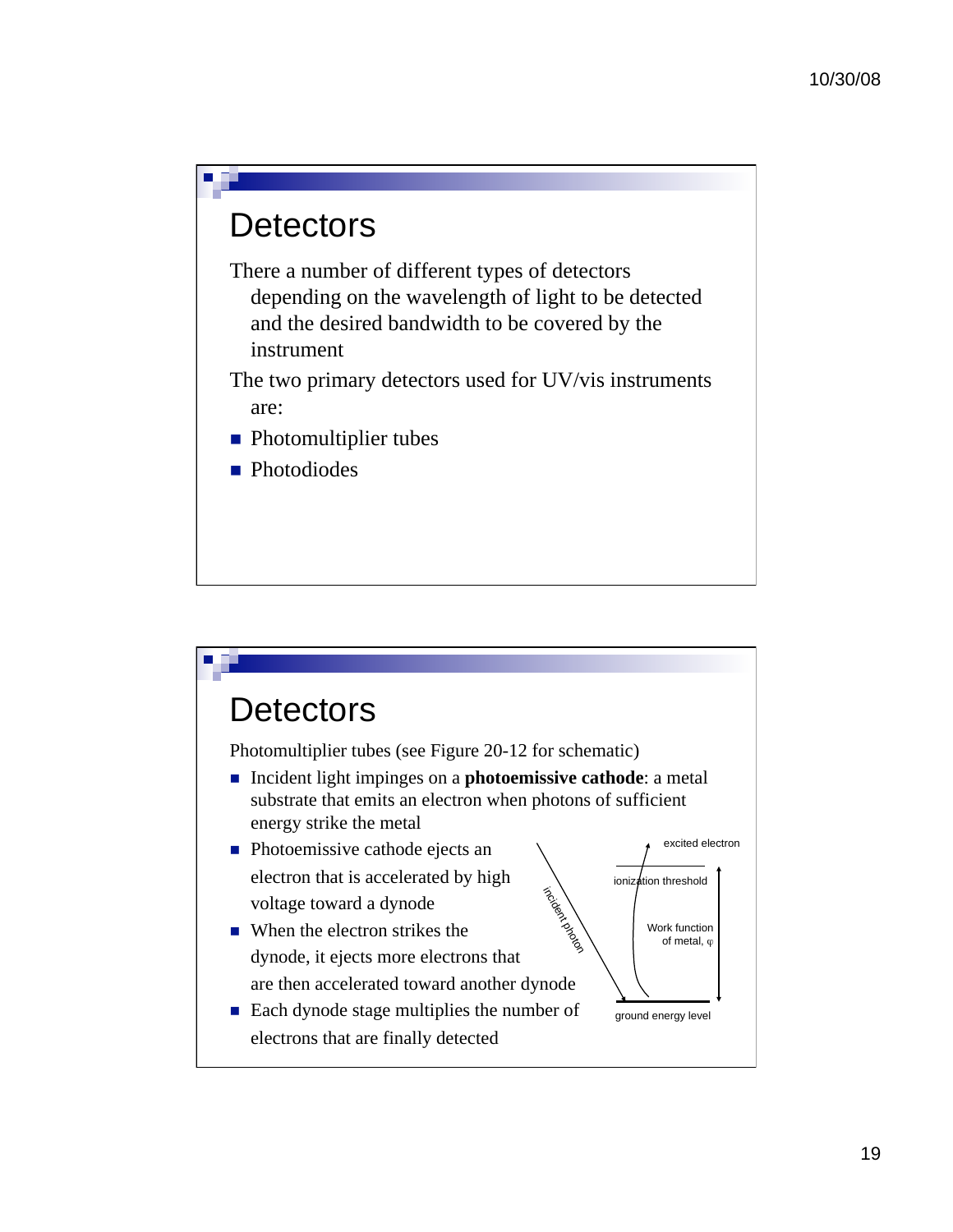#### **Detectors**

П

Photomultiplier tubes (see Figure 20-12 for schematic)

- Wavelength response depends on metals used in photoemissive cathode
- Bandwidth can be very narrow or quite large depending on material of photoemissive cathode
- Quantum efficiency of detector (electrons produced per incident photon) can be as high as 40%
- Capable of detecting a single photon and producing signal

#### **Detectors**

Photodiodes (see Figure 20-12 for schematic)

- A photodiode is a semiconductor—when the electrons are in the lowest energy state, they are fixed to a specific nucleus in the solid lattice; when an electron is excited to the **conduction band**, it is free to move throughout the solid, thereby conducting current
- Incident light excites and electron to the conduction band producing a current in the detector that is proportional to the amount light striking the photodiode

![](_page_19_Figure_11.jpeg)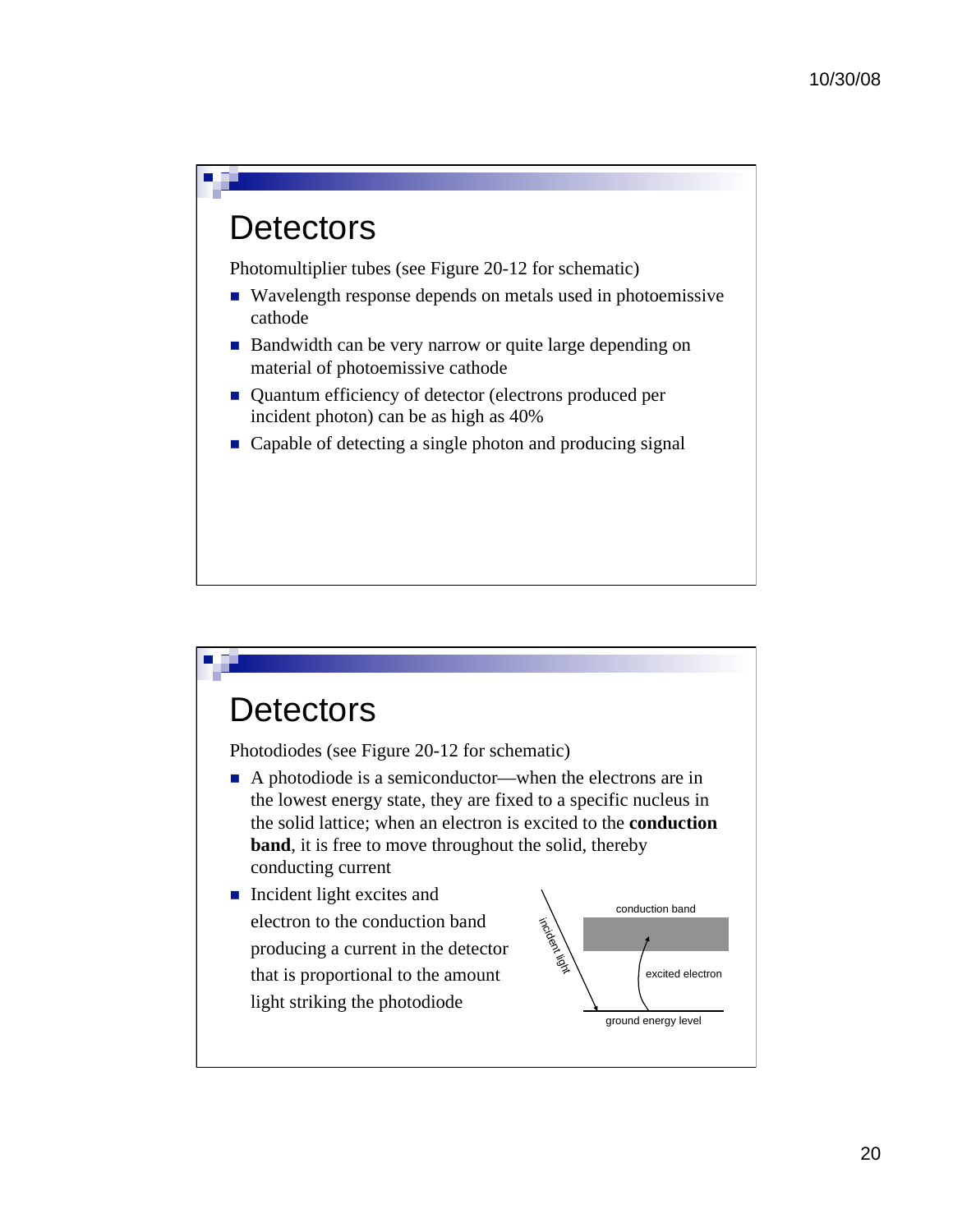#### **Detectors**

П

Photodiodes (see Figure 20-12 for schematic)

- Useful bandwidth from 200 nm to 900 nm (below 300 nm, photodiode must be enhanced with special material to produce signal)
- Quantum efficiency in the range 10% 25%
- Very cheap optical detectors
- Photodiode arrays—many photodiode placed side-by-side to create a one-dimensional array—used in some spectrometers to simultaneously detect multiple wavelengths of light—produced entire spectrum in one shot
- Charge-coupled devices (CCDs)—two-dimensional array capable of producing a 2-D image of the incident light

![](_page_20_Figure_8.jpeg)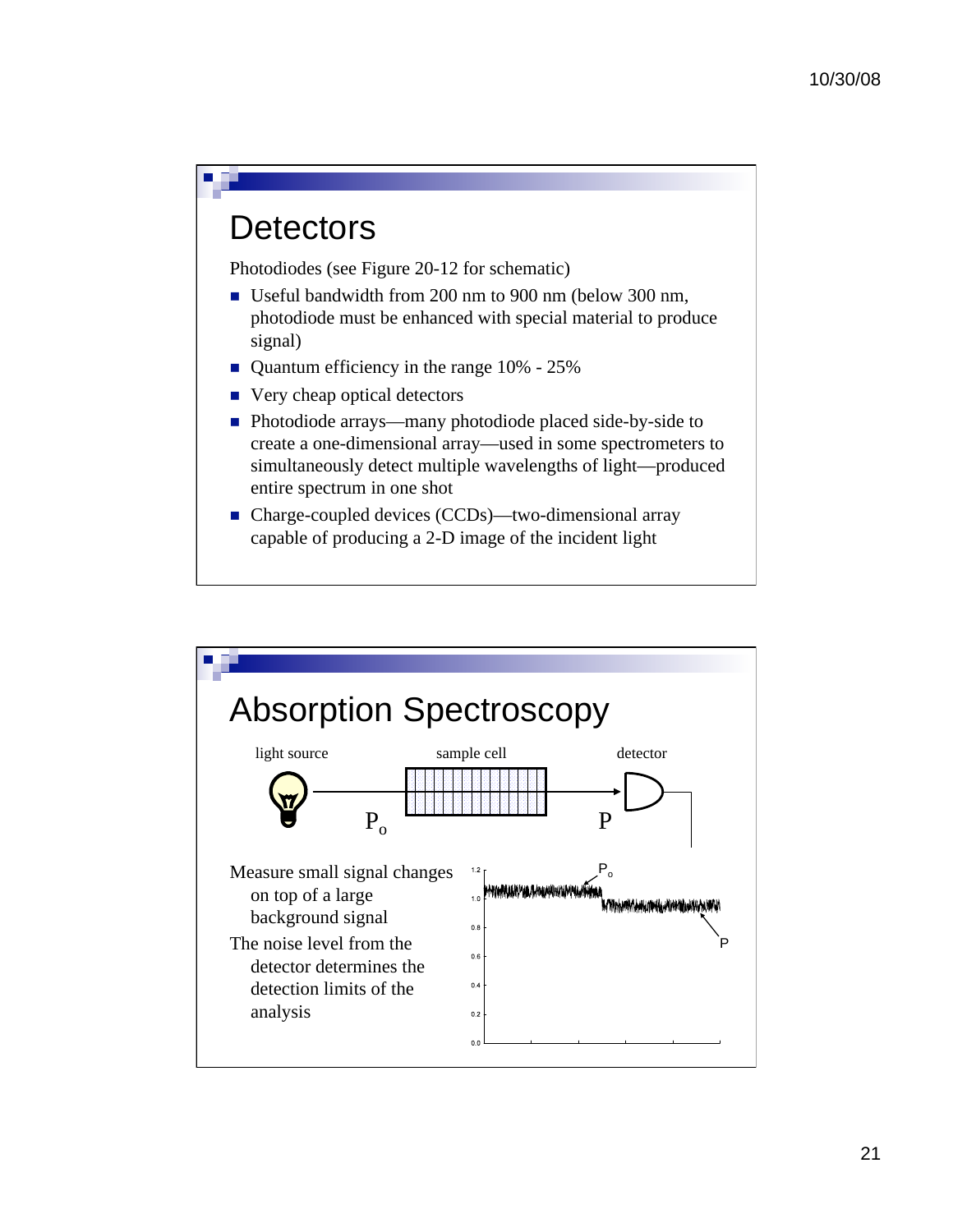![](_page_21_Figure_1.jpeg)

П

- Luminescence spectroscopy requires the analyte to be illuminated by some light source to produce an excited state which then relaxes back to the ground state and emits a photon in the process
- **Emission process may involve either fluorescence (no spin** change in excited electron) or phosphorescence (change in spin of electron during relaxation process)

![](_page_21_Figure_4.jpeg)